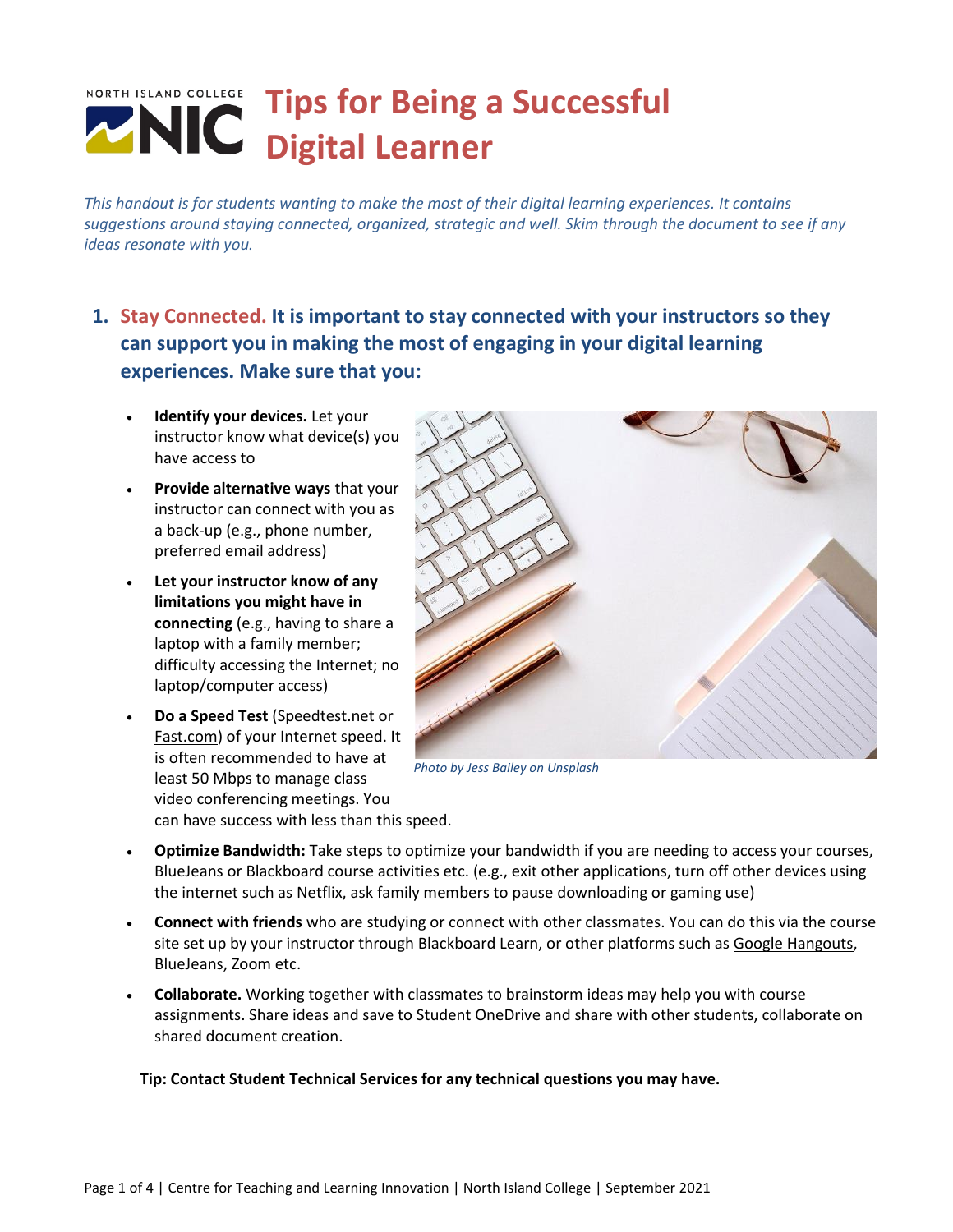## **2. Stay Organized. Many of us are out of our usual daily routine and if that is the case, it is important to create a new one. This will help you stay focused and on track. Make sure that you:**

- **Plan your day /study** around a list of activities you need to complete
	- o **Check off each task** once it is done. Do your least favourite task first.
	- o **Tell others your schedule**. Let your household know your schedule so they give you space during those times (recognizing this might be hard in some circumstances)
	- o **Establish a regular schedule**, such as the time you get up and go to bed
- **Take regular breaks.** If you are spending all day in front of a screen, be sure to get up every 30 minutes to stretch. If it is safe to do so, go for a short walk a couple of times a day to get some fresh air (practicing good physical distancing protocol)
- **Create a 'work only' space**; it helps to establish boundaries between 'work/study' and 'relaxing.' (e.g., sit at the kitchen table when working/studying and sit on the sofa using the laptop if you are connecting with friends)



*Photo by Jess Bailey on Unsplash*

• **Create a weekly / monthly plan** so you can see where you have important deadlines coming up. Make the plan easily visible (e.g., a poster on the fridge, reminders in your phone etc.)

**Tip: the NIC [Library & Learning Commons](https://library.nic.bc.ca/home) staff can help you with research, writing and math supports.**

## **3. Stay Strategic. This is a great time to explore different learning strategies and to find the ones that work best for you. For example:**

**Learn how to learn**. There are various strategies you can use to learn.

- o **Elaboration** Explain and describe ideas with many details
- o **Retrieval practice** Practice bringing information to mind
- o **Concrete examples** Use specific examples to understand abstract ideas
- o **Spaced practice** Space your studying over time
- o **Interleaving** Switch between ideas while you study
- o **Dual Coding** pair graphics with words

For more information see website: [Six Strategies for Effective Learning](https://www.learningscientists.org/downloadable-materials)

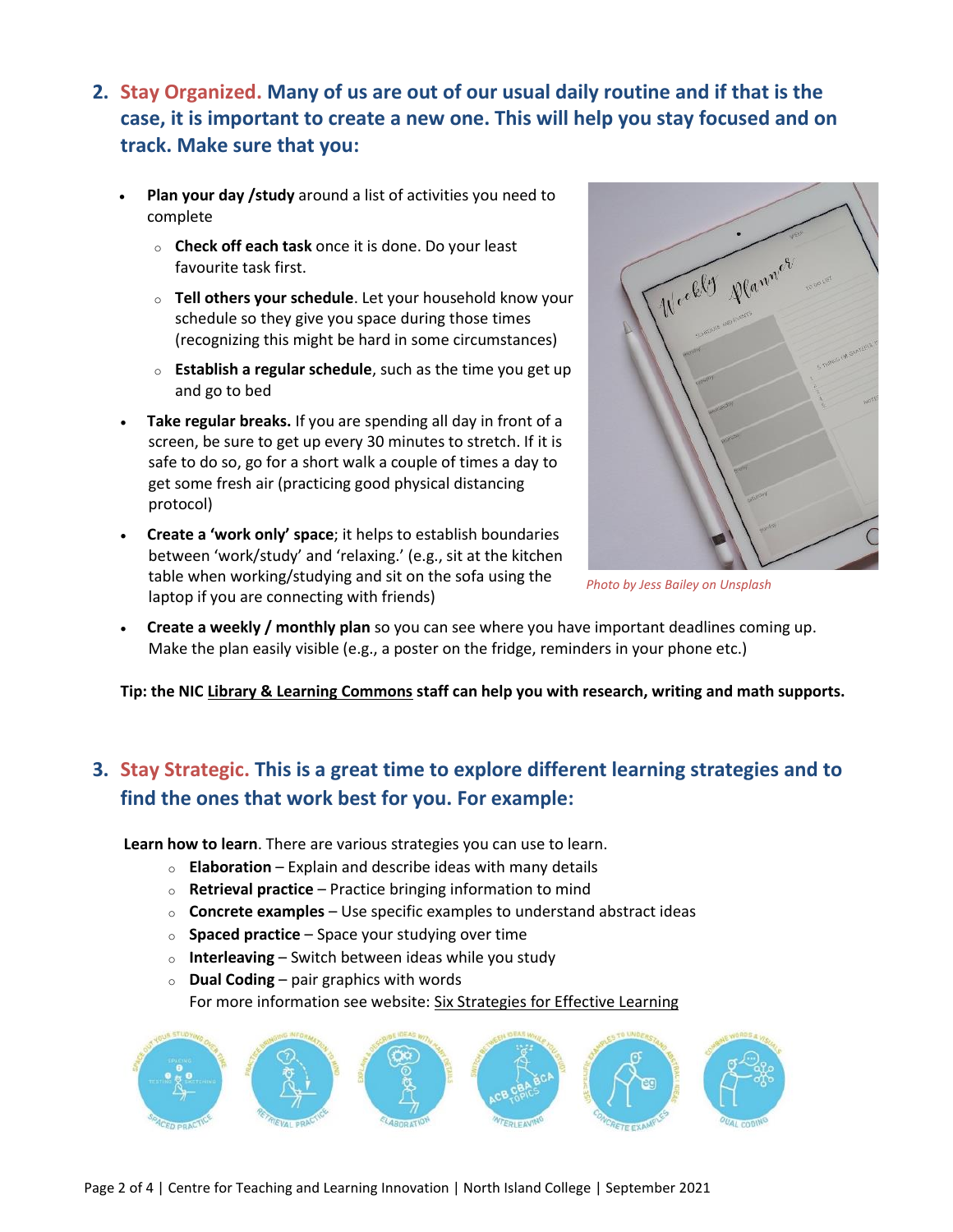## **Avoid procrastination.**

- o **Think about what is stopping you getting started** and think about how to get around that block. For example, if the study task seems 'too big,' break it down into smaller steps and start with the first step.
- o **Get rid of distractions**. Switch off your phone, close your email, switch off the television. Give yourself a specific time to take a break, something to look forward to.
- o **Keep a time diary.** Fill in this [diary](http://www.learnhigher.ac.uk/wp-content/uploads/time_use_diary.pdf) for a few days *Photo by freestocks on Unsplash* to identify where you might be 'wasting' time, time that you could use more effectively.



- o **Use the 5-step plan**. Use this [plan](http://www.learnhigher.ac.uk/learning-at-university/time-management/the-5-step-plan/) to help you plan your studies.
- • **Take notes.** Have different folders (electronic or physical) for each course you are taking. Take notes when you are reading and add those notes to the appropriate file. Do not forget to write down citations/references as you go along.
- **4. Stay Well. If you are not taking care of your physical, mental, and emotional wellbeing, everything else in life becomes much harder. Choose the strategies that work best for you. If you try something and it does not work, try something else. Make sure you:** 
	- **Stay connected** with family and friends. This is especially important if you are on your own. There are multiple digital platforms available, and many are free, so use whichever is easiest for you –FaceTime, Messenger, Zoom, Discord. It is great to be able to see other people but if that is not possible, a phone call can do the trick.
	- **Get enough good quality sleep**. It can be tempting to stay up late, watching another episode on Netflix. That episode will be available tomorrow. Go to sleep.
	- **Eat properly.** Recognizing that grocery shopping is currently a little different, do try and plan your meals so that you are getting the food your brain and your mood need (subtext, sugary food is not your friend).
	- **Ask for help.** If you need advice[, NIC advisors](https://outlook.office365.com/owa/calendar/NICEnrollmentServicesAdvising@nic.bc.ca/bookings/)  [and recruiters](https://outlook.office365.com/owa/calendar/NICEnrollmentServicesAdvising@nic.bc.ca/bookings/) are available to answer any of your questions. For information about financial supports available, book an



*Photo by Kate Stone Matheson on Unsplash*

appointment with one of the NIC advisors or visit the following site: [www.nic.bc.ca/financial-support/.](http://www.nic.bc.ca/financial-support/) The NIC [Student Employment Services](https://careercentral.nic.bc.ca/home.htm) team is available through phone or BlueJeans.